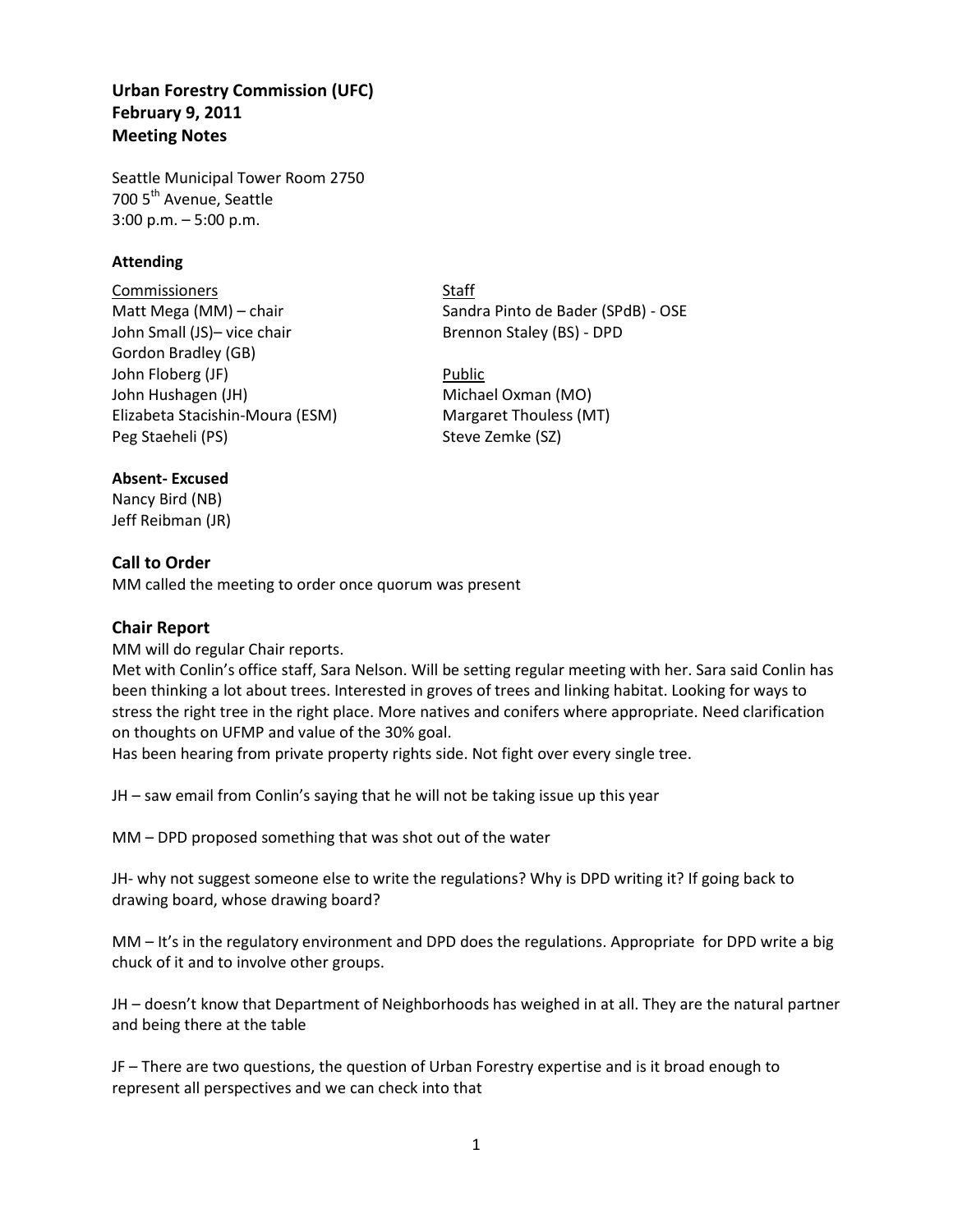MM – Maybe having conversation around trees in general to promote educational aspects and benefits of trees outside of the regulatory side. Maybe doing town hall meeting. Conlin seemed to be open to that.

JH – Does Council want DPD doing the writing?

JS- DPD's role would be enforcement. Consider referring to the IDT to get more of a city-wide approach to tree management and expanding disparate systems and combining them.

JH – what is IDT?

SPdB – is an interdepartmental team that brings together all departments that have to do with management or regulations of trees. They come together once a month.

JF – is the IDT the same as the Urban Forest Coalition?

SPdB – yes

MM – he will write a letter to the IDT about working better together with coordinated management. Can have an explicit paragraph on this.

JH – fine with giving to DPD for enforcement but they don't have enough creativity to write this. They don't even have a forester in their staff. Borrow one from SDOT.

JH – if Council is not going to take this up, this is the optimal time to recommend that the scope of the authorship be broadened and DPD is not the leader.

MM – Kirk was highlighting more the role that townhall meetings played in building buy-in for the process in Issaquah

GB – Write to the IDT and invite them to talk about these issues. Have joint meeting with UFC and IDT. Could that be done?

SPdB – yes, we can invite the IDT to one of the UFC meetings.

JH - maybe include David Miller (Maple Leaf Neighborhood Council).

GB – There is some question about the 30% canopy cover goal. This also relates to the annual report, where it talks about the UFMP having been adopted in 2007. But the UFMP has not been adopted by Council.

SPdB – We are working towards the 30% goal. I don't know that it needs to be adopted by Council for the plan to guide city departments' actions.

JF – passed a draft letter to Council recommending adoption of the UFMP. Because the 30% canopy goal is the foundation of all our efforts.

The letter presented by Commissioner Floberg reads:

*" Dear Seattle City Council:*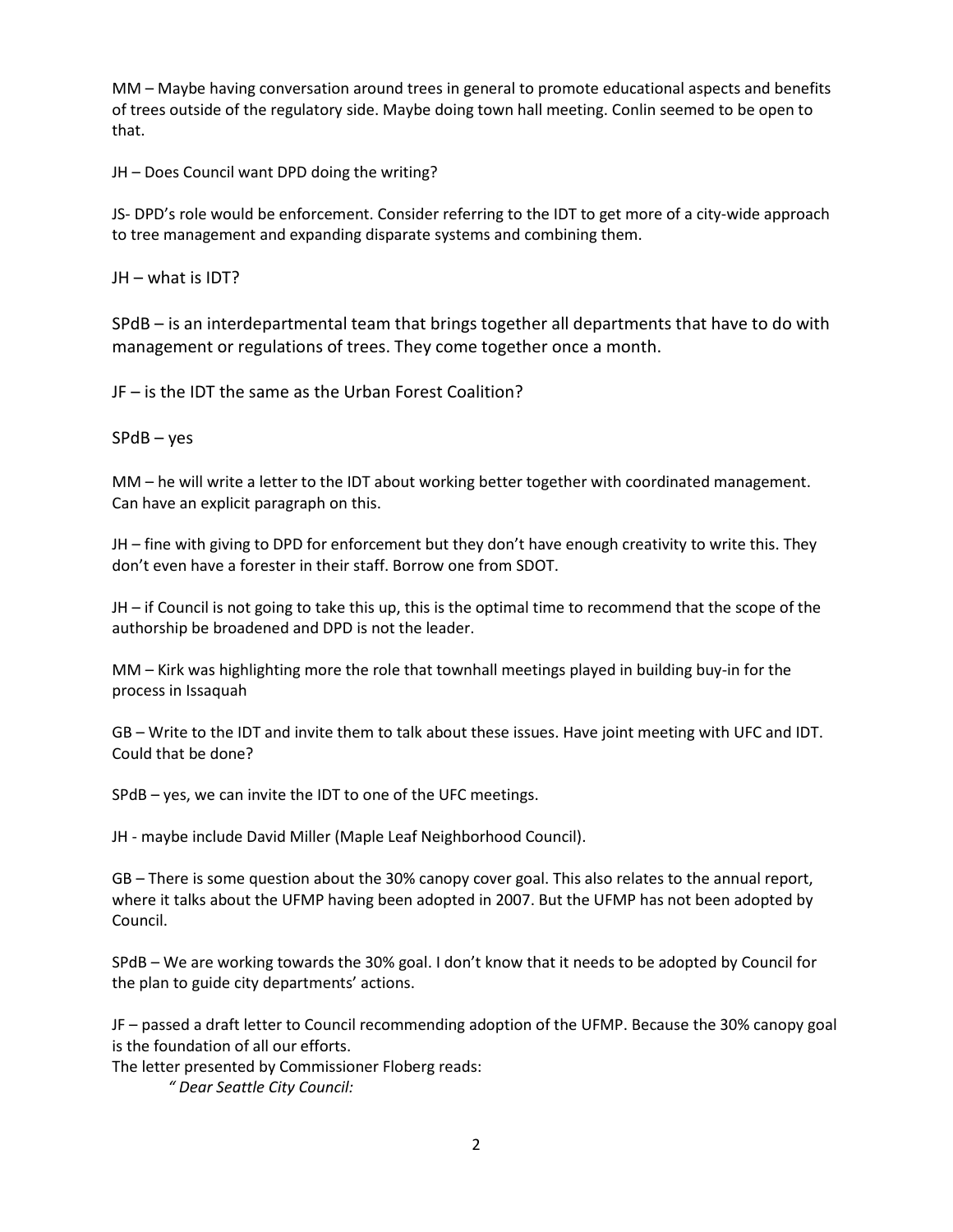*In April 2007, the City of Seattle's Urban Forest Management Plan was created by the City of Seattle's Urban Forest Coalition, a group representing nine City departments with tree management or regulatory responsibility. This visionary plan recommends tangible measures to preserve an expand Seattle's urban forest, which has experienced significant decline over the past several decades. The Coalition's objective in this plan was to ensure that Seattle would be worthy of its name as Emerald City and "a city among the trees."*

*The Seattle Urban Forestry Commission was created to carry out the goals in this Plan, especially its overarching goal to increase city tree canopy from 20 to 30% over the next 30 years. In order for the Commission to effectively answer this charge and succeed with important initiatives including tree permits, planting programs and incentives, we respectfully ask for the full support of the City Council in endorsing the Urban Forest Management Plan.*

*It is the opinion of the Commission that only through a strongly aligned City Council, Mayor's Office and Interdepartmental Team can we hope to achieve the ambitious goals of the Urban Forest Management Plan. We strongly encourage the City Council to endorse the Plan.*

*Sincerely,* 

*The Commission"*

JF – this might not be the right wording but it would be useful to get something to Council soon. 30% maybe more, maybe less. We need to find out where they are in this regard.

SPdB – The UFMP is supposed to be updated every five years and next year I will be leading the update process. Also in 2012 we are expecting to receive the results of the i-Tree survey inventory. I would like to hear from the UFC on their opinion on the UFMP goals to be considered during the update. Maybe consider 2012 to push for the adoption of the updated plan.

JH – the goal should be higher.

JF – how is the 30% defended in the UFMP

SPdB – there was a study (American Forests) that determined that for the Pacific NW 40% would be an appropriate canopy cover goal. The issue is that the 40% percentage was applicable to cities that were more suburban in nature, didn't have a port, and didn't have such an extensive industrial area as Seattle. That's why the IDT decided that a more realistic goal for Seattle would be 30%. We could invite Tracy Morgenstern, who led this effort, to come and give us more background on how the 30% goal was decided upon.

JF – is not a rigorously defensible number?

PS – 30% is going to be hard to get to

JF – need private property's help

MM – We don't know right now where we are headed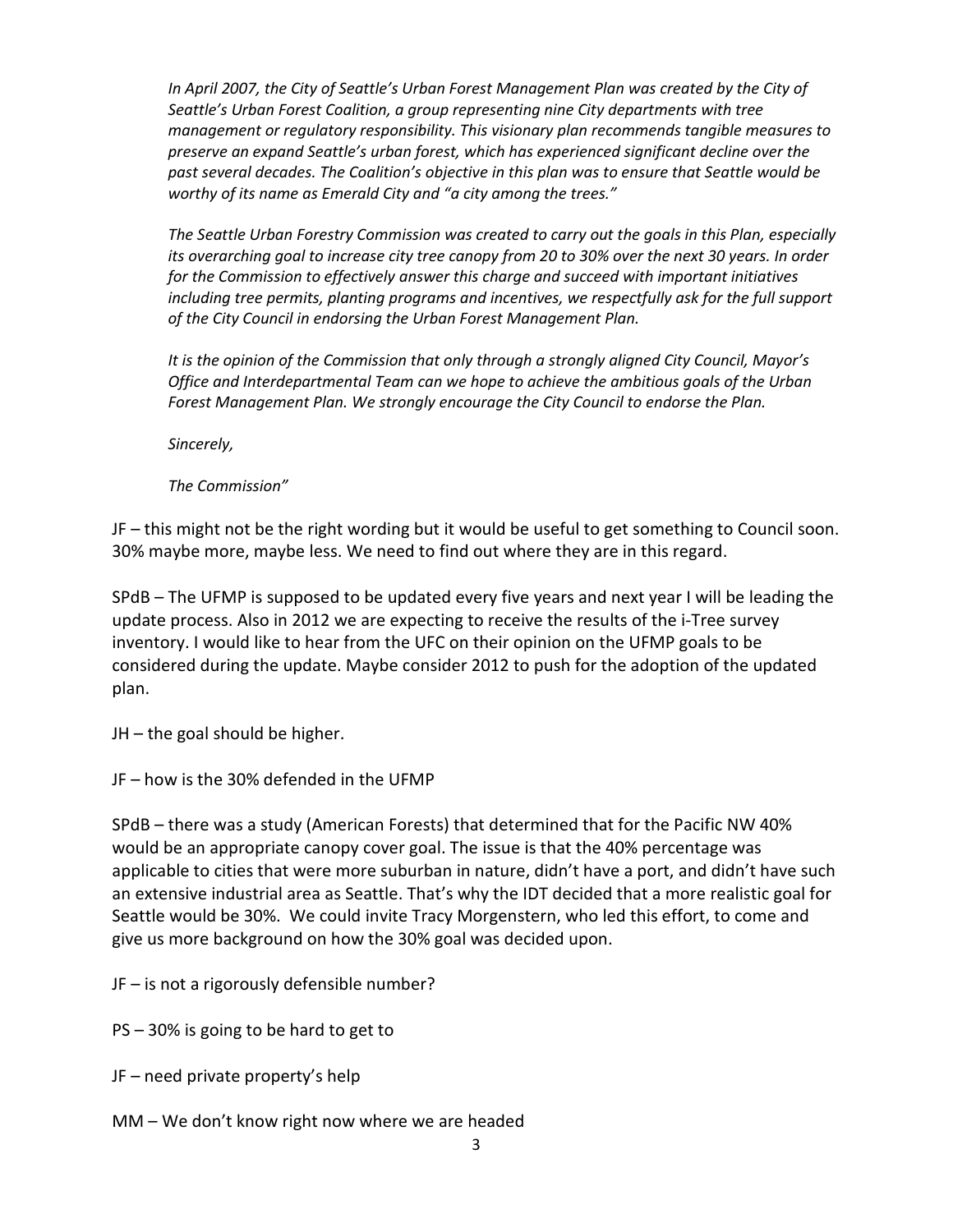JH – In 1975 we had 35-40% coverage. Population didn't grow from '75 to '07. Where did all the trees go?

PS – there are fewer people per household. If we go back to the 1950s we had even less coverage. Let's not go back, let's go forward

JF – in the proposed letter to Council he talks about our legacy as the 'city among the trees'

JF – looking for defensible information if it exists

PS- concerned about hanging our hats on this. Make it broader to get more buy-in.

MM –the last piece of the chair report is a reminder that the UFC is meeting with Council on 3/1. Will ask Council where they stand with regards to 30% canopy goal.

JF – What's the plan for the briefing on March 1?

MM – it's a formal briefing. We'll talk to Council about our annual report, the five-year and the 2011 work plan

PS- is frustrated that without the Council. And it probably should be separated from the March meeting. A letter telling them, come on, this was given to them to adopt. They formed this Commission yet they didn't adopt the one item that is the overriding factor in everything we look at, so we don't have a metric that is defensible. Because so far is a staff report that has not been adopted by anybody. Yet she hears people referring to the UFMP as a regulatory document.

PS - Don't understand the adoption process. Does someone here understand it?

SPdB – I don't but I will ask and report back

PS – make this a higher priority than tree standards. Getting this out is the basis for our actions. We are operating in a vacuum. The tree ordinance is even beneath this now. You adopt your big goal first and then the steps underneath it.

JH – it's pointless to write position papers if the UFMP is not adopted

MM – it's even more confusing that the Comp Plan talks about 40%

## **2010 Annual Report - vote**

MM – Sandra sent the annual report to everyone and got good feedback and no changes

GB – the document does say that the UFMP was *adopted*. Change to *completed.*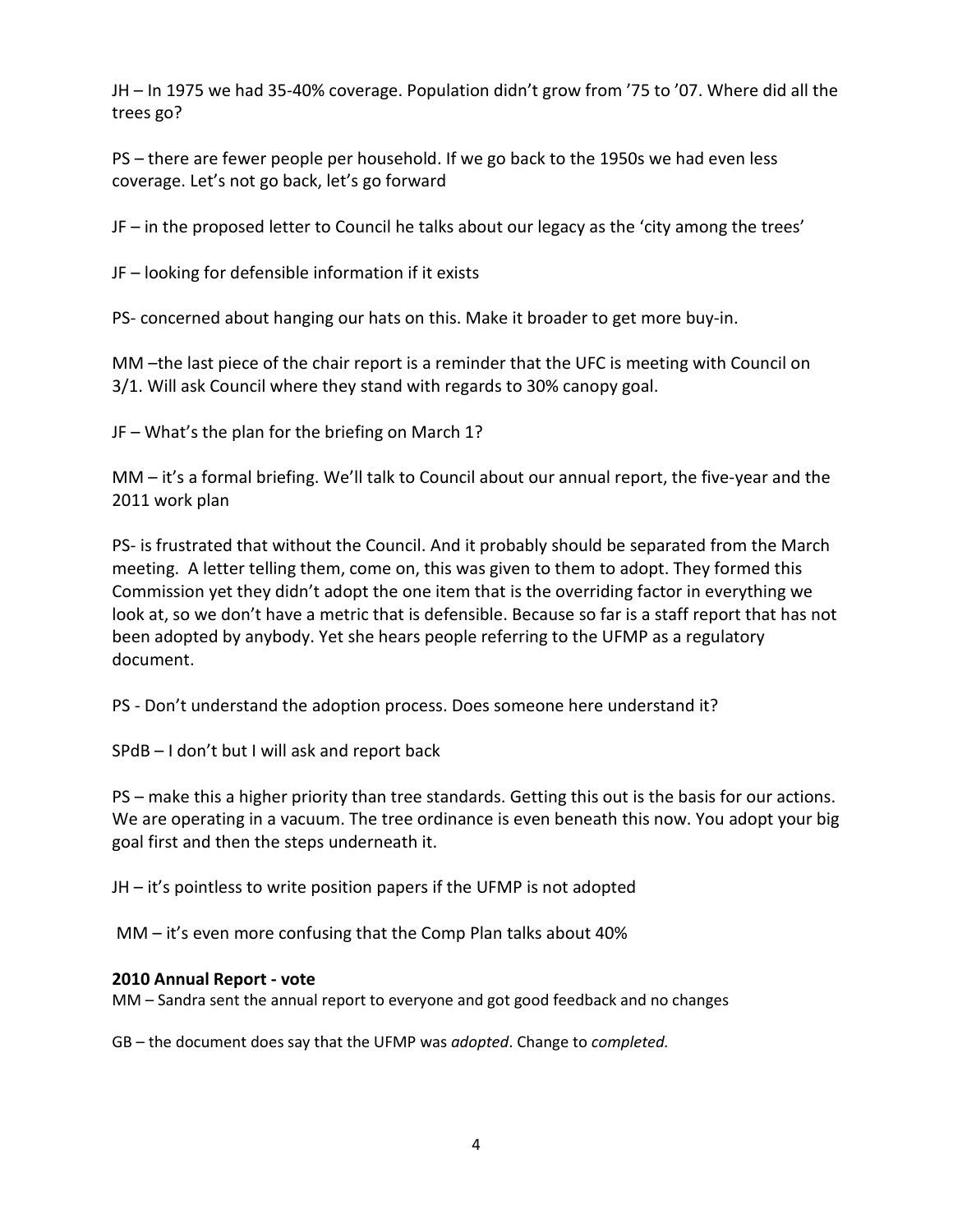**ACTION**: **A motion was made to approve the 2010 Annual Plan with the changes requested (Changing the term 'adopted' to 'completed'). The motion was seconded and carried.**

#### **Professional Standards Position Paper - vote**

MM – John sent around a second version. Any comments?

JF – interesting to see that tree removal and pruning is among the most dangerous occupations.

JH – last he heard it's number six

JF – written from a perspective of safety

MM – liked the changes

JF – would any of the proposed standards be considered discriminating against some groups? Is it too high a bar to say that an arborist be on site.

JS – the way this is written a company could have many crews and just one arborist out there

JH – the arborist need to be at the work site

MM – likes it but is there a size threshold? An arborist to be present for all pruning?

JH - this is pie in the sky. Would like City to uphold a higher standard

JF – If someone were to read the document would they think the UFC doesn't get it?

PS – somewhere we scaled the pruning. This is a recommendation and they can work it out. On projects that they work on that's the spec. They are there, go back, and make mayor observation. Maybe add managing the work. We are getting more and more people trained. It's not too high a bar now.

MM – there is a lot to be done but this is our recommendation

GB – where it talks about the goals there is an emphasis on standards and performance. Increase level of professionalism with adherence to safe practices. Also to maintain the integrity of existing trees. Maybe add a comma and add the goal: *"and to maintain the integrity of individual trees and their contribution to a functioning urban forest"*

ESM – likes that because it places it in a context.

MM – two changes, comma with "and to maintain the integrity of individual trees and their contribution to a functioning urban forest", and in the last bullet point "…*arborist to manage tree pruning or removal on each work site"* 

SPdB – does it need a preamble so it can stand on its own?

MM – where does this go from here? To DPD?

PS – To Council too?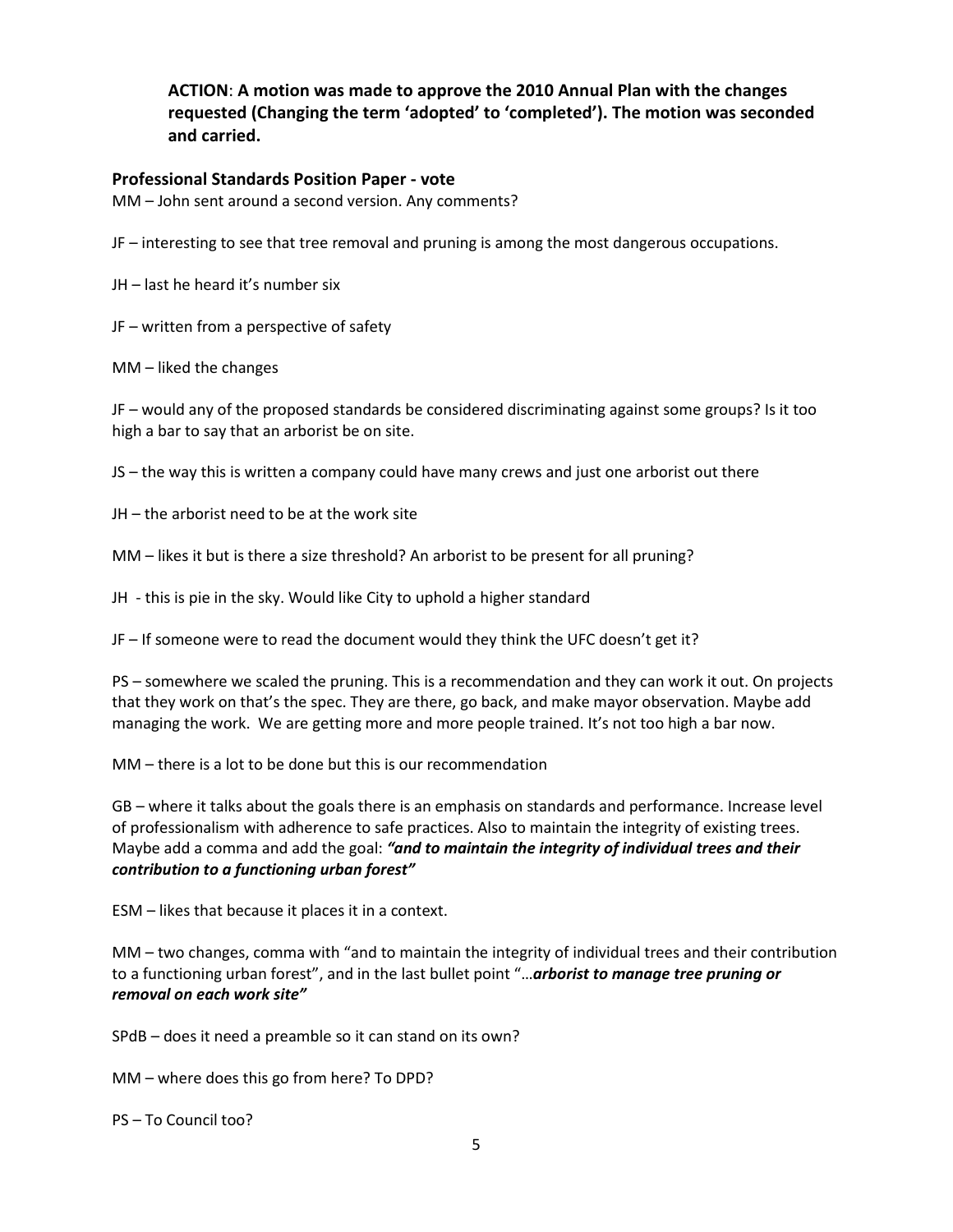SPdB: this is follow up to UFC's response to DPD's proposal

PS – do we want to number them?

JF – do we want to do it piece meal or all at once

MM – the permit one needed to get out there quickly

PS – We can adopt and have them ready to go

JS – maybe ask Conlin's committee

MM – let's take a motion to adopt this and then figure out how and when to send out

PS – the backlash will be, training available, Seattle Community College, Edmonds, Lake Washington are all providing training to get ISA certified.

JH – the bigger picture is that trees are infrastructure. Take them seriously. Let's do what we can to elevate the language.

GB- these are all the things a company like yours John does?

JH – yes

PS – She likes that this addresses the bigger question of health, safety and welfare for Seattle citizens

JF – What about other regs outside ECAs? ECAs are one component of the regs that they need to be aware of?

EMS – those are issues the City requires anyway

MM – Why not just put "companies shall be knowledgeable of city regulations…"

JS – "*knowledgeable of ALL city regulations"* and remove "from environmentally critical areas.

JH – add **"***the pruning and removal"* 

## **ACTION**: **A motion was made to approve the Professional Standard Position Paper with the changes requested. The motion was seconded and carried.**

SPdB – I will hold on to this final document but not send it until we decide when. We currently have a section on the website showing all position papers

#### **Media Contact Strategy**

MM – Jeff sent over a few suggestions. My concern as chair, the media will ask more and more questions as we make great recommendations. One of the problems I had is that it wasn't clear that we are an advisory body. It's hard to get across in a short time. Maybe can come up with points that we all stick to when we get called. Jeff proposed to have all requests to the chair.

Have points that we can agree on. We are advisory, and trees are infrastructure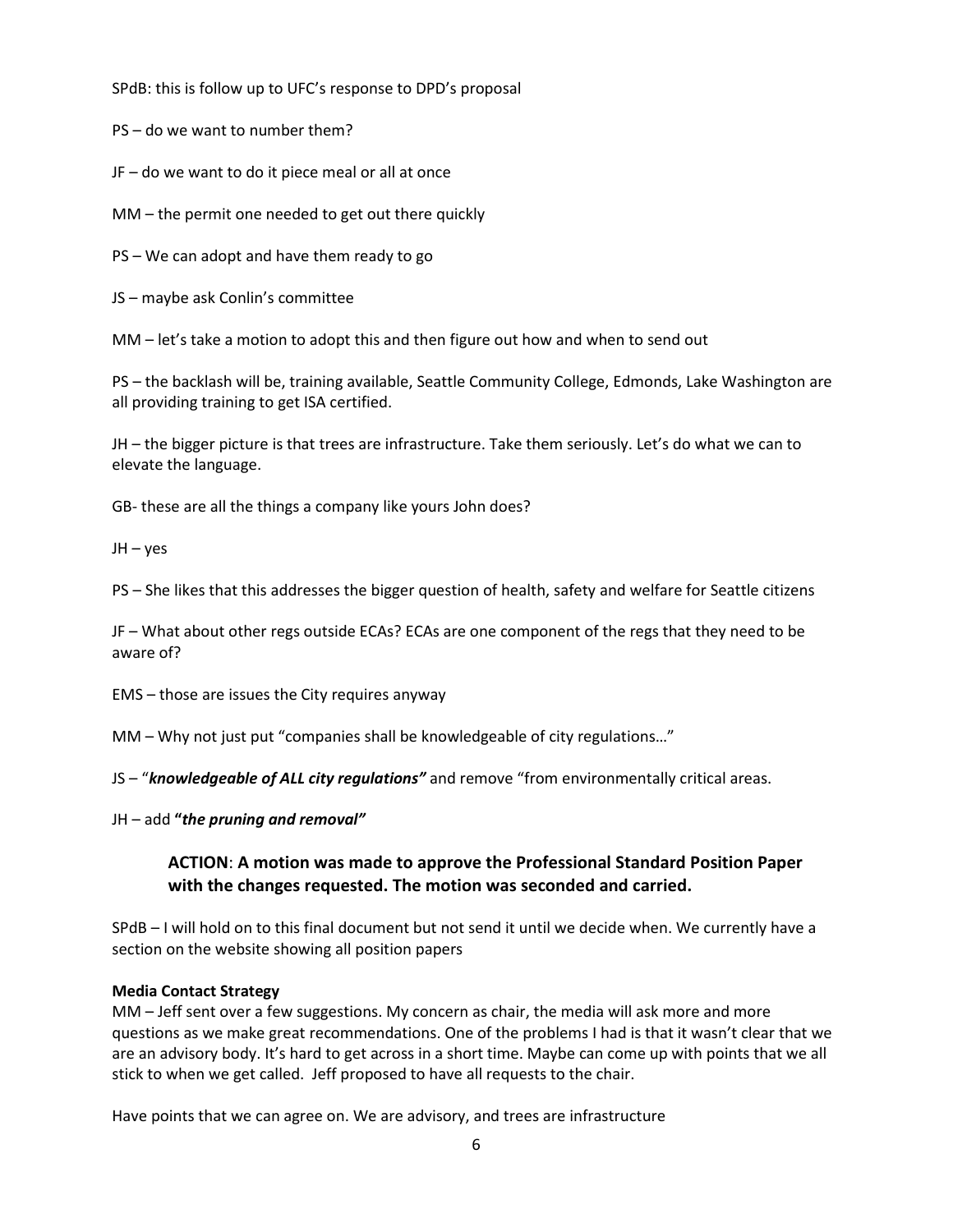Unless there are factual mistakes in the piece, we need to live with the piece.

JH – they interview you for several minutes and edit you out to a few seconds.

MM – you have to keep saying the same thing over and over again. What else needs to be added?

JH – a vision of a healthy urban forest in Seattle

ESM – every time we get media attention let's use it to ring attention to the City's canopy cover goal

JF – that's what so frustrating but we don't have a real number

JS – Combine the ideas to a vision

PS – for her it's easier to remember 3 bullets: Advisory not regulatory, trees are infrastructure, and…. It sounds better as a sentence but it's easier to remember as bullets

JF – Conlin talked about wildlife habitat. Should we talk about wildlife values?

SPdB – read the current UFMP vision:

Seattle's urban forest is a thriving and sustainable mix of tree species and ages that creates a contiguous and healthy ecosystem that is valued and cared for by the City and all of its citizens and is an essential environmental, economic, and community asset.

PS – we should have that written into a business card

SPdB – the points could be advisory not regulatory, trees are infrastructure, Healthy urban forest for Seattle, with more canopy cover than we currently have.

MM – get our main messages out there and not get caught off guard

GB – the group has been involved with this but the terminology might not translate for the common person. We may want to work on user-friendly mission statement that people can actually relate to

JH – it's the right thing to do

ESM – it doesn't say anything

GB – when they call you they ask you a question and then you are answering the question and the thing is to ask them a question back. Give me an idea of what the story is, what are the issues.

MM – we had a good conversation prior to going on camera. Try to get to what's the angle they are looking for

JF- can say I don't know. Don't have to have a knee jerk reaction

MM – all our meetings are open public meetings. We are recording them. You can refer people to them.

There was a discussion on how the media contact took place.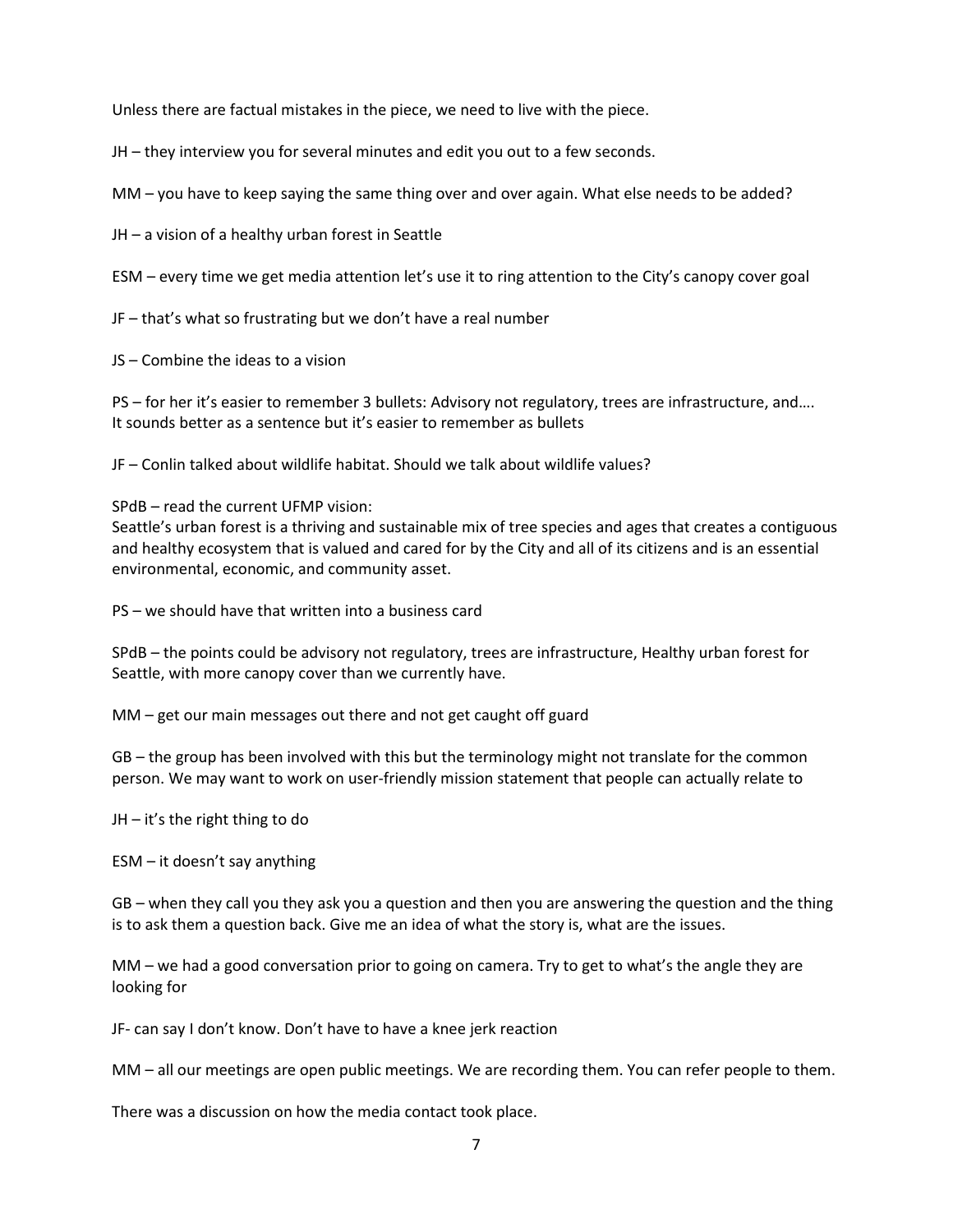MM – he was asked a question about existing interim regulations

ESM – maybe we need to work on fixing the existing rules

MM – the problem is that the current rules are not enforceable. The new ordinance is probably one or two years out. Should we be spending our time working on enforcement of current regulations?

PS- It's important to keep on moving the ordinance along. Might need to write a letter to DPD on enforcing current regulations. It's a complaint driven process and needs to happen as the chain saw starts (which is too late).

ESM – maybe UFC needs to do more work on case studies on how the current regulations are not working. Be more hands on.

MM – it doesn't have to be either or. Continue working moving the new ordinance forward.

PS – allocate 10 min in agendas for public comment for what's happening on the street. Is there a database of complaints?

PS – it's hard to make a complaint. Don't know the address, look at permit to get address, can't call up outside of working hours. Does the complaints database include phone complaints? We have a work plan, let's stick to it and get information from the public comment periods.

ESM – advise people on the UFC website – link to complaint page? To the relevant CAMs?

#### MM -

#### **Public Comment**

SZ – As observer of process, trying to get involved in a system that doesn't work. By the time it takes to cut a tree down, is so short that a complaint system doesn't work. Have to do the work on the front end, how do you avoid trees from being cut? A permit system. Look at the larger picture. A year for an ordinance is not too long. Look at issues in tree ordinance. Can help shape the process. Part of the UFC mission is education. What do we want to have in place in 3-4 years in the future? Dealing with crises one by one doesn't work. Explain what urban forest infrastructure means: reduce storm water runoff, clean air, protect wildlife habitat in the city, deflect and continue to talk about your mission when talking to the media. Don't get caught up in the controversy, don't have to respond to their questions. Have joint meeting with IDT. Doesn't make sense to have efforts not coordinated.

DPD summary is worthless compared to Shoreline. They should post all comments without interpretation.

May want to ask some things privately vs. publicly.

MO – Permit position paper could have talked about recycling resources. Make Council feel good if UFC wants to have their help. Salvage value of trees.

Shift from taking care of trees to taking care of trees' owners problems. File your own complaints to see how the process works. There are two projects to take a look at 2349 Harvard Avenue SW and 2315 Harvard Avenue SW. Both have u-tube of the act – takes 3 weeks for code compliance to be involved. Public comment just released are all over the map and staff can do anything.

UFMP – problems with it. At the time (2007) Green Factor was new and untested.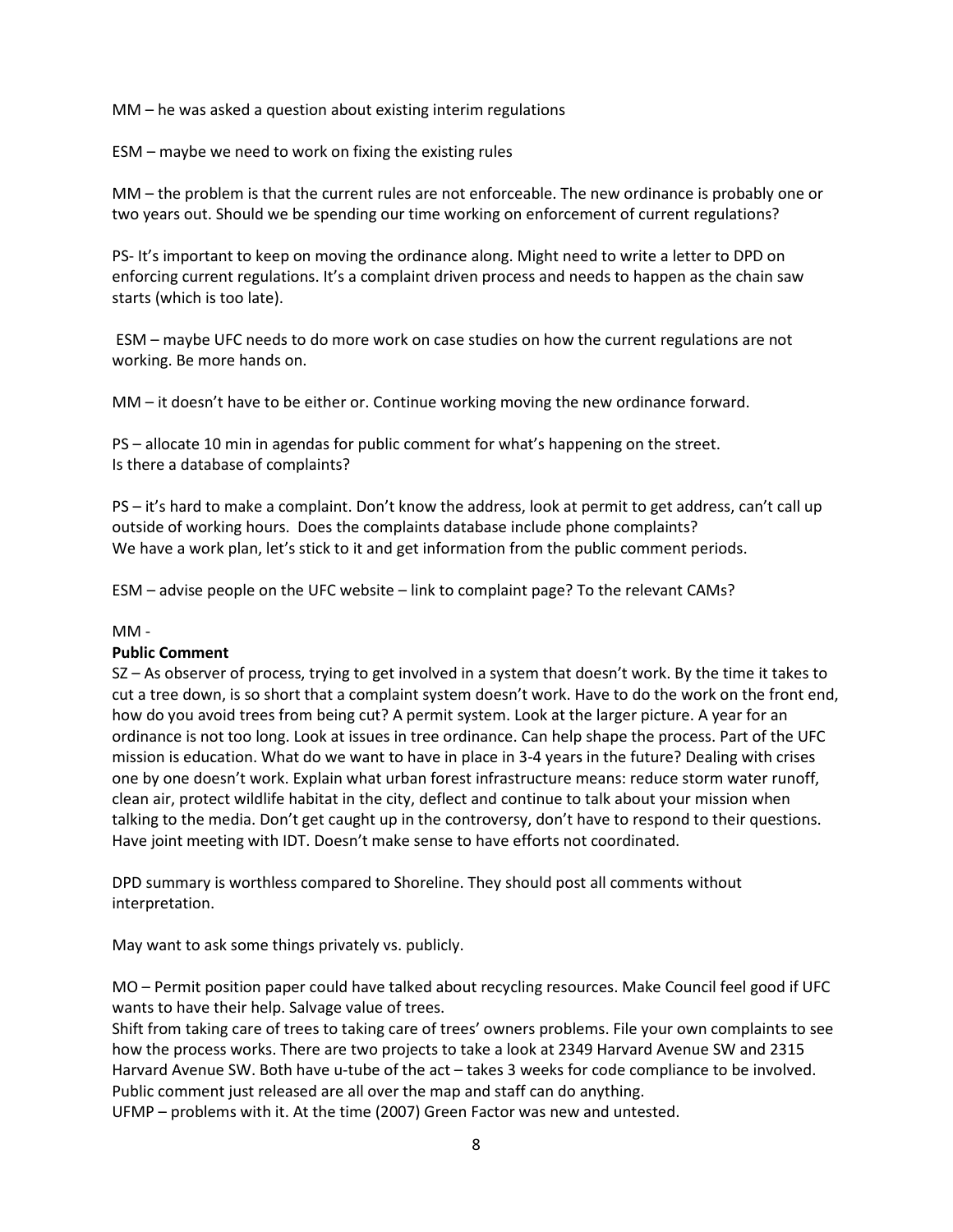Sustainable Cities initiative – gives points for preserving. You can bulldoze down a site and still get Leed platinum certification.

#### **Next month's agenda items**

Add UFMP discussion, reLeaf update and brainstorming on messaging, Council debrief, letter to IDT

# **Note: There is an MP3 recording of this meeting in the UFC website:**

**<http://www.seattle.gov/trees/meetingdocs.htm>**

**\_\_\_\_\_\_\_\_\_\_\_\_\_\_\_\_\_\_\_\_\_\_\_\_\_\_\_\_**

**Adjourn**

### **Community input:**

**From:** Steve Zemke [mailto:stevezemke@msn.com] **Sent:** Wednesday, February 09, 2011 1:14 PM **To:** PintodeBader, Sandra **Subject:** Comments to UFC regarding DPD's summary of comments on their draft tree regualtion proposal

# **Seattle Department of Planning and Development Continues Faux Public Comment Process**

The Seattle Department of Planning and Development (DPD) is continuing a rigged phony public involvement process in seeking comment on its proposed plan to deregulate tree protection in Seattle. DPD's posting of a ["Summary of Comments Received on DPD Tree Regulations"](http://www.seattle.gov/dpd/cms/groups/pan/@pan/@plan/@treeregulation/documents/web_informational/dpdp020588.pdf) does little if anything to clarify the issues involved in trying to protect trees in Seattle or help in drafting real urban forestry and tree protection legislation.

The problem starts with the fact that the very people who produced the summary are opposed to tree regulations and proposed to deregulate all tree protection for the City in their [draft document.](http://buildingconnections.seattle.gov/2010/07/22/dpd-proposed-tree-regulations-available/) They ignored the Seattle City Council's resolution #31138 urging development of a proposal to increase tree protection and chose to propose the opposite by wiping out the existing protections for mature trees and tree groves and proposing instead to "provide incentives and educate people to save trees". They cited no examples of where this has worked elsewhere.

Now, rather than publishing the actual letters and comments of those that gave input on their proposal, like other cities have done (eg see [Shoreline's public comments on their tree protection](http://www.cityofshoreline.com/index.aspx?page=501) proposal here) , DPD choose instead to anonymously publish what seems to be their edited "notes" of so called public meeting comments and and written comments.

At least two separate DPD personnel were probably involved in this so called summation. Without any written record being presented we are expected to accept DPD's version of feedback made in some instances by "numerous commenters", while other comments are attributed to a single person or a group. A summation is fine if one can refer to the original comments but all that is available on the Internet by DPD is their version of what was said. Unfortunately many comments are missing fronm their summation or were edited by DPD.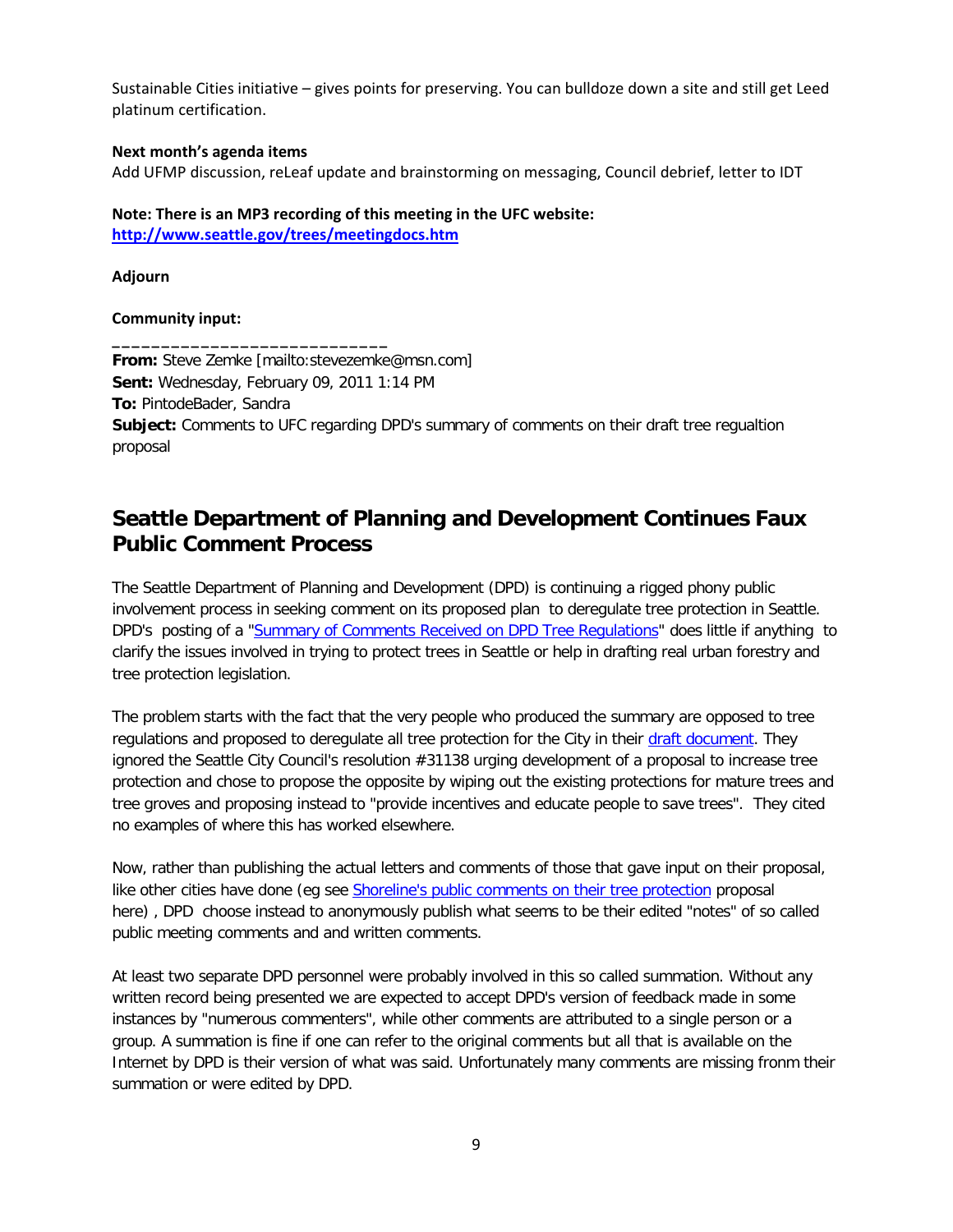Having attended 7 of these community sessions, I noted that no audio or video recording was made at any of these meetings, no one was visibly taking notes most of the time and response forms were maybe present once or twice but otherwise no record seemed to be kept of individual meetings or comments. The summary is not attributed to any author or staff person but was probably done mainly by DPD staffer Brennon Staley since he did many of the meetings mentioned.

At the Save the Trees meeting, e.g. to which Brennon Staley was invited, we spent an hour discussing issues. We presented a written 10 point plan on what we felt should be in a good urban forestry protection law. When asked how he was recording our discussion he indicated he was taking "notes", although I saw little note taking.

So in the DPD summary a specific written comment from our handout like "Consolidate oversight, regulation and enforcement in an independent department other than DPD, that does not have a conflict of interest." became "Consider consolidating all regulations, permits and staff dealing with trees into a single Department." This is the type of editorial revision that takes place in the summary. Other specific comments like "2 week posting of permits on the Internet and visible sign on the site" are likewise abbreviated and reworded.

A comment supposedly attributed to me (my name is misspelled) says "Requirements shouldn't be based on development potential; they should be based on the existing conditions on a lot" is not how I would have expressed this idea. My comment related to requiring consideration of building within the existing environment, rather than largely ignoring it, which is what currently policy seems to do.

Another comment also attributed to Save the Trees says, "Lots without trees could have their property tax increased." This is not a Save the Trees position and to attribute a comment supposedly made by an individual in a discussion as from Save the Trees is a misuse and misrepresentation of the organization's name and position.

We submitted an official statement to DPD as to our position and I think it is unprofessional and unethical to ignore those comments and instead allow one or two staff members from DPD to interpret and put in their own words what "the public said".

This is all the continuation of a biased process, driven by interests within DPD that want to deregulate tree protection and have basically done so in their permitting process based on their history. DPD is trying to put in law what they have been doing for years, basically saying they are all for protecting trees "unless it limits the development potential of a lot."

As neighbors learned in the Ingraham appeal process, DPD instructs its people not to put their policy considerations used to arrive at a decision in writing, so that they cannot be required to be produced and challenged in Court.

The same thing has happened in the development of the proposed DPD tree regulations. Internally, the urban forest contingent from the different City Departments has been told not to keep notes of any of their discussions and deliberations. While taxpayers pay their salaries, we are not allowed access to their deliberations. There are no notes kept of meetings according to those we have talked to.

So the summary follows a similar process and DPD seemingly thinks this is acceptable and normal procedure for a public process. Don't publish what people actually wrote or record what they said but "summarize" it and interpret it and emphasize what you want and ignore what you don't want. It